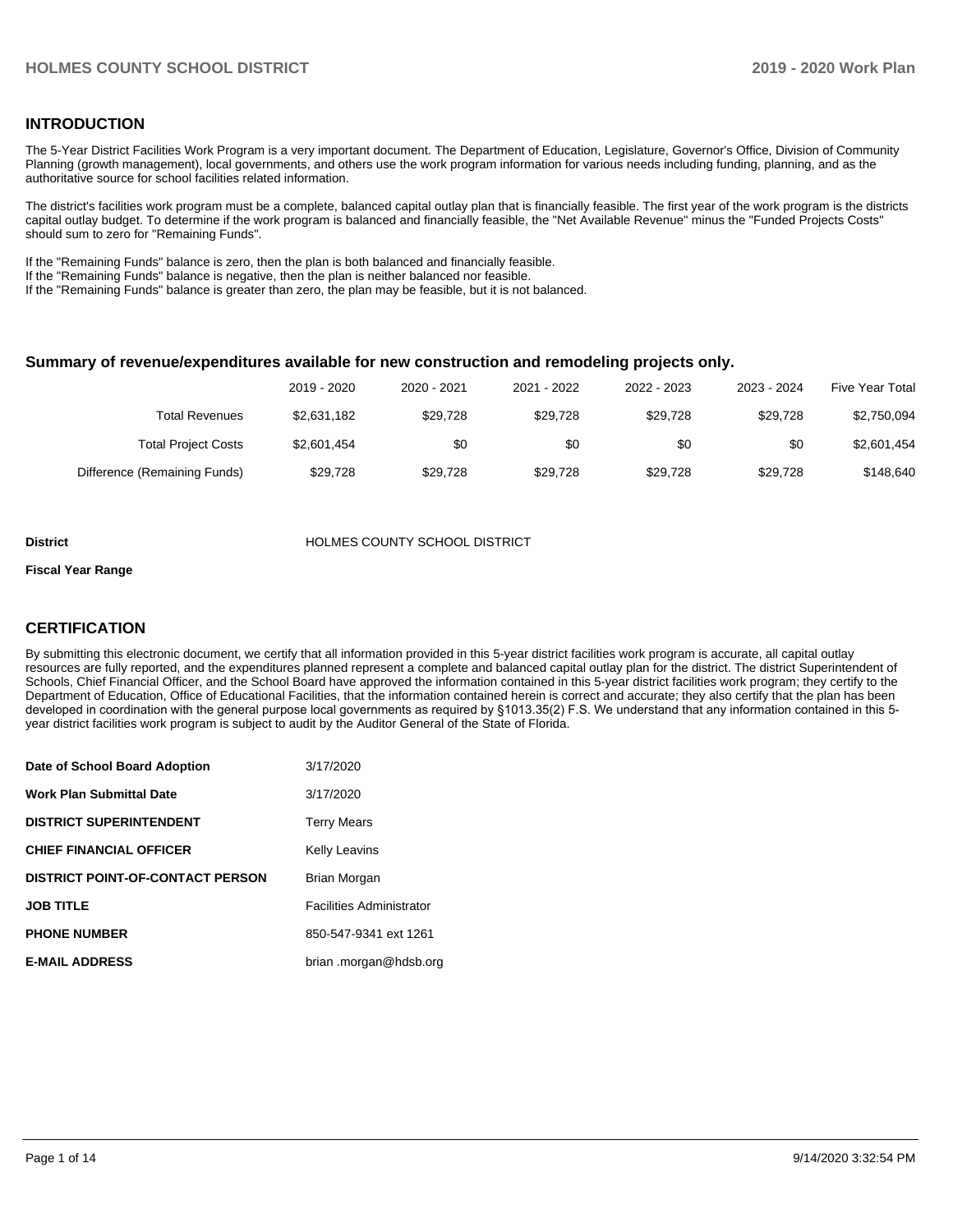# **Expenditures**

### **Expenditure for Maintenance, Repair and Renovation from 1.50-Mills and PECO**

Annually, prior to the adoption of the district school budget, each school board must prepare a tentative district facilities work program that includes a schedule of major repair and renovation projects necessary to maintain the educational and ancillary facilities of the district.

| Item                                                                                                                                                                                                                                                                                   | 2019 - 2020<br><b>Actual Budget</b> | 2020 - 2021<br>Projected | 2021 - 2022<br>Projected | 2022 - 2023<br>Projected | 2023 - 2024<br>Projected | <b>Total</b> |
|----------------------------------------------------------------------------------------------------------------------------------------------------------------------------------------------------------------------------------------------------------------------------------------|-------------------------------------|--------------------------|--------------------------|--------------------------|--------------------------|--------------|
| <b>HVAC</b>                                                                                                                                                                                                                                                                            | \$0                                 | \$0                      | \$0                      | \$0                      | \$0                      | \$0          |
| Locations: No Locations for this expenditure.                                                                                                                                                                                                                                          |                                     |                          |                          |                          |                          |              |
| Flooring                                                                                                                                                                                                                                                                               | \$0                                 | \$0                      | \$0                      | \$0                      | \$0                      | \$0          |
| Locations: No Locations for this expenditure.                                                                                                                                                                                                                                          |                                     |                          |                          |                          |                          |              |
| Roofing                                                                                                                                                                                                                                                                                | \$0                                 | \$0                      | \$0                      | \$0                      | \$0                      | \$0          |
| Locations: No Locations for this expenditure.                                                                                                                                                                                                                                          |                                     |                          |                          |                          |                          |              |
| Safety to Life                                                                                                                                                                                                                                                                         | \$0                                 | \$0                      | \$0                      | \$0                      | \$0                      | \$0          |
| Locations: No Locations for this expenditure.                                                                                                                                                                                                                                          |                                     |                          |                          |                          |                          |              |
| Fencing                                                                                                                                                                                                                                                                                | \$0                                 | \$0                      | \$0                      | \$0                      | \$0                      | \$0          |
| Locations: No Locations for this expenditure.                                                                                                                                                                                                                                          |                                     |                          |                          |                          |                          |              |
| Parking                                                                                                                                                                                                                                                                                | \$0                                 | \$0                      | \$0                      | \$0                      | \$0                      | \$0          |
| Locations: No Locations for this expenditure.                                                                                                                                                                                                                                          |                                     |                          |                          |                          |                          |              |
| Electrical                                                                                                                                                                                                                                                                             | \$0                                 | \$0                      | \$0                      | \$0                      | \$0                      | \$0          |
| Locations: No Locations for this expenditure.                                                                                                                                                                                                                                          |                                     |                          |                          |                          |                          |              |
| Fire Alarm                                                                                                                                                                                                                                                                             | \$0                                 | \$0                      | \$0                      | \$0                      | \$0                      | \$0          |
| Locations: No Locations for this expenditure.                                                                                                                                                                                                                                          |                                     |                          |                          |                          |                          |              |
| Telephone/Intercom System                                                                                                                                                                                                                                                              | \$0                                 | \$0                      | \$0                      | \$0                      | \$0                      | \$0          |
| Locations: No Locations for this expenditure.                                                                                                                                                                                                                                          |                                     |                          |                          |                          |                          |              |
| <b>Closed Circuit Television</b>                                                                                                                                                                                                                                                       | \$0                                 | \$0                      | \$0                      | \$0                      | \$0                      | \$0          |
| Locations: No Locations for this expenditure.                                                                                                                                                                                                                                          |                                     |                          |                          |                          |                          |              |
| Paint                                                                                                                                                                                                                                                                                  | \$0                                 | \$0                      | \$0                      | \$0                      | \$0                      | \$0          |
| Locations: No Locations for this expenditure.                                                                                                                                                                                                                                          |                                     |                          |                          |                          |                          |              |
| Maintenance/Repair                                                                                                                                                                                                                                                                     | \$133,000                           | \$133,000                | \$133,000                | \$133,000                | \$133,000                | \$665,000    |
| Locations: ALTERNATIVE EDUCATION SCHOOL, BETHLEHEM SCHOOL, BONIFAY ELEMENTARY, BONIFAY MIDDLE, BONIFAY PK-08 SCHOOL,<br>BUS BARN, HOLMES SENIOR HIGH, PONCE DE LEON ELEMENTARY, PONCE DE LEON SENIOR HIGH, POPLAR SPRINGS SENIOR<br>HIGH, SUPERINTENDENT'S OFFICE, SUPERVISION OFFICES |                                     |                          |                          |                          |                          |              |
| <b>Sub Total:</b>                                                                                                                                                                                                                                                                      | \$133,000                           | \$133,000                | \$133,000                | \$133,000                | \$133,000                | \$665,000    |

| ⊩PF′<br>Expenditures<br>Maintenance | ``<br>. | ົ<br>w | $\sim$<br>w | $\sim$<br>w | ^^<br>$\cdots$ | . .<br>.nı |
|-------------------------------------|---------|--------|-------------|-------------|----------------|------------|
|                                     |         |        |             |             |                |            |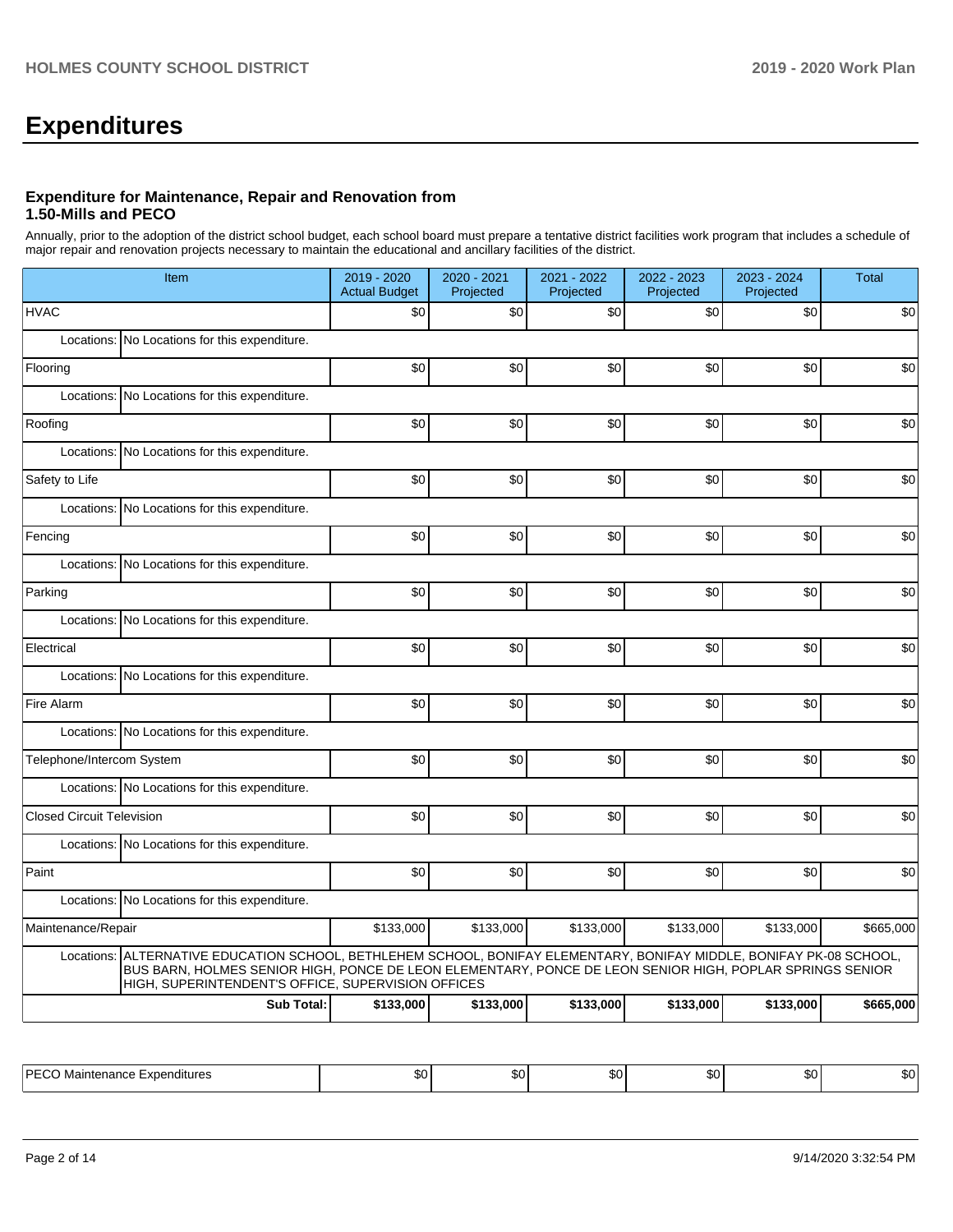| 1.50 Mill Sub<br>Total: | \$133.000 | \$133,000 | \$133,000 | \$133,000 | \$133,000 | \$665,000 |
|-------------------------|-----------|-----------|-----------|-----------|-----------|-----------|
|-------------------------|-----------|-----------|-----------|-----------|-----------|-----------|

No items have been specified.

| Total:<br>. | \$133,000 | \$133,000<br>6499 | \$133,000 | \$133,000 | \$133,000 | \$665,000 |
|-------------|-----------|-------------------|-----------|-----------|-----------|-----------|
|             |           |                   |           |           |           |           |

#### **Local 1.50 Mill Expenditure For Maintenance, Repair and Renovation**

Anticipated expenditures expected from local funding sources over the years covered by the current work plan.

| Item                                                         | 2019 - 2020<br><b>Actual Budget</b> | 2020 - 2021<br>Projected | 2021 - 2022<br>Projected | 2022 - 2023<br>Projected | $2023 - 2024$<br>Projected | <b>Total</b> |
|--------------------------------------------------------------|-------------------------------------|--------------------------|--------------------------|--------------------------|----------------------------|--------------|
| Remaining Maint and Repair from 1.5 Mills                    | \$133,000                           | \$133,000                | \$133,000                | \$133,000                | \$133,000                  | \$665,000    |
| Maintenance/Repair Salaries                                  | \$300,000                           | \$300,000                | \$325,740                | \$364,074                | \$402,611                  | \$1,692,425  |
| <b>School Bus Purchases</b>                                  | \$213,000                           | \$213,000                | \$213,000                | \$213,000                | \$213,000                  | \$1,065,000  |
| <b>Other Vehicle Purchases</b>                               | \$0                                 | \$0                      | \$0                      | \$0                      | \$0                        | \$0          |
| <b>Capital Outlay Equipment</b>                              | \$0                                 | \$0                      | \$0                      | \$0                      | \$0                        | \$0          |
| <b>Rent/Lease Payments</b>                                   | \$0                                 | \$0                      | \$0                      | \$0                      | \$0                        | \$0          |
| <b>COP Debt Service</b>                                      | \$0                                 | \$0                      | \$0                      | \$0                      | \$0                        | \$0          |
| Rent/Lease Relocatables                                      | \$0                                 | \$0                      | \$0                      | \$0                      | \$0                        | \$0          |
| <b>Environmental Problems</b>                                | \$0                                 | \$0                      | \$0                      | \$0                      | \$0                        | \$0          |
| s.1011.14 Debt Service                                       | \$0                                 | \$0                      | \$0                      | \$0                      | \$0                        | \$0          |
| <b>Special Facilities Construction Account</b>               | \$0                                 | \$0                      | \$0                      | \$0                      | \$0                        | \$0          |
| Premiums for Property Casualty Insurance - 1011.71<br>(4a,b) | \$100,000                           | \$100,000                | \$100,000                | \$100,000                | \$100,000                  | \$500,000    |
| Qualified School Construction Bonds (QSCB)                   | \$0                                 | \$0                      | \$0                      | \$0                      | \$0                        | \$0          |
| Qualified Zone Academy Bonds (QZAB)                          | \$0                                 | \$0                      | \$0                      | \$0                      | \$0                        | \$0          |
| <b>Enterprise Resource Software</b>                          | \$17,292                            | \$38,729                 | \$45,000                 | \$45,000                 | \$45,000                   | \$191,021    |
| <b>Local Expenditure Totals:</b>                             | \$763,292                           | \$784,729                | \$816,740                | \$855,074                | \$893,611                  | \$4,113,446  |

# **Revenue**

#### **1.50 Mill Revenue Source**

Schedule of Estimated Capital Outlay Revenue from each currently approved source which is estimated to be available for expenditures on the projects included in the tentative district facilities work program. All amounts are NET after considering carryover balances, interest earned, new COP's, 1011.14 and 1011.15 loans, etc. Districts cannot use 1.5-Mill funds for salaries except for those explicitly associated with maintenance/repair projects. (1011.71 (5), F.S.)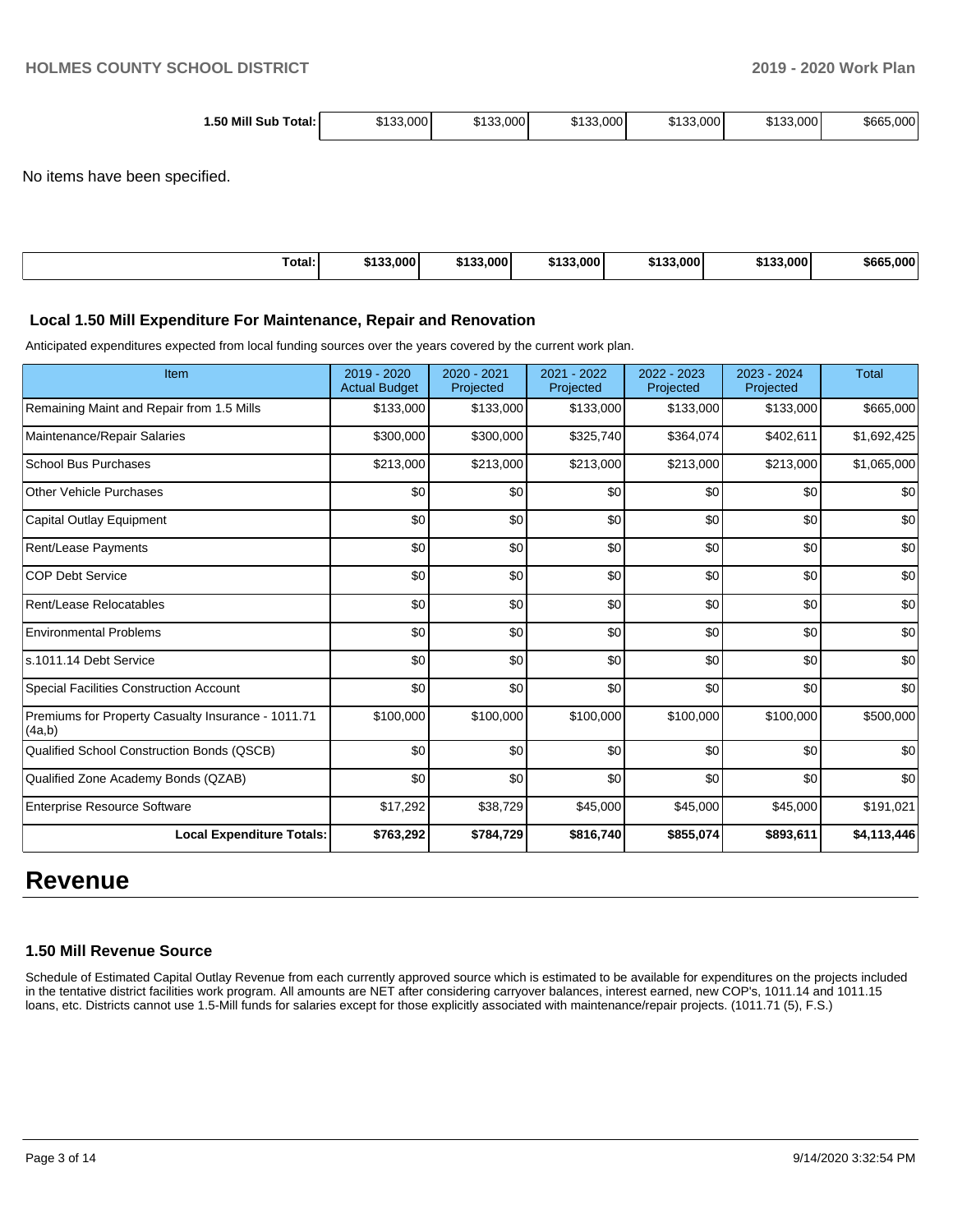# **HOLMES COUNTY SCHOOL DISTRICT 2019 - 2020 Work Plan**

| Item                                                                                | Fund | 2019 - 2020<br><b>Actual Value</b> | 2020 - 2021<br>Projected | 2021 - 2022<br>Projected | 2022 - 2023<br>Projected | $2023 - 2024$<br>Projected | <b>Total</b>    |
|-------------------------------------------------------------------------------------|------|------------------------------------|--------------------------|--------------------------|--------------------------|----------------------------|-----------------|
| $(1)$ Non-exempt property<br>lassessed valuation                                    |      | \$530,063,964                      | \$544.950.698            | \$567,180,353            | \$593,801,373            | \$620,562,975              | \$2,856,559,363 |
| (2) The Millage projected for<br>discretionary capital outlay per<br>ls.1011.71     |      | 1.50                               | 1.50                     | 1.50                     | 1.50                     | 1.50                       |                 |
| $(3)$ Full value of the 1.50-Mill<br>discretionary capital outlay per<br>ls.1011.71 |      | \$890,507                          | \$915,517                | \$952,863                | \$997,586                | \$1,042,546                | \$4,799,019     |
| (4) Value of the portion of the 1.50<br>-Mill ACTUALLY levied                       | 370  | \$763,292                          | \$784,729                | \$816,740                | \$855,074                | \$893,611                  | \$4,113,446     |
| $(5)$ Difference of lines $(3)$ and $(4)$                                           |      | \$127,215                          | \$130,788                | \$136.123                | \$142,512                | \$148,935                  | \$685,573       |

#### **PECO Revenue Source**

The figure in the row designated "PECO Maintenance" will be subtracted from funds available for new construction because PECO maintenance dollars cannot be used for new construction.

| Item                                 | Fund | 2019 - 2020<br><b>Actual Budget</b> | 2020 - 2021<br>Projected | 2021 - 2022<br>Projected | $2022 - 2023$<br>Projected | 2023 - 2024<br>Projected | Total            |
|--------------------------------------|------|-------------------------------------|--------------------------|--------------------------|----------------------------|--------------------------|------------------|
| <b>PECO New Construction</b>         | 340  | \$0                                 | \$0 <sub>1</sub>         | \$0                      | \$0 <sub>1</sub>           | \$0 <sub>1</sub>         | \$0 <sub>1</sub> |
| <b>PECO Maintenance Expenditures</b> |      | ا 30                                | \$٥Ι                     | \$0                      | \$0 <sub>1</sub>           | \$0                      | \$0              |
|                                      |      | \$0                                 | \$0                      | \$0                      | \$0                        | \$0                      | \$0              |

# **CO & DS Revenue Source**

Revenue from Capital Outlay and Debt Service funds.

| Item                                      | Fund  | $2019 - 2020$<br><b>Actual Budget</b> | 2020 - 2021<br>Projected | 2021 - 2022<br>Projected | $2022 - 2023$<br>Projected | 2023 - 2024<br>Projected | <b>Total</b> |
|-------------------------------------------|-------|---------------------------------------|--------------------------|--------------------------|----------------------------|--------------------------|--------------|
| ICO & DS Cash Flow-through<br>Distributed | 360 l | \$27.729                              | \$27.729                 | \$27.729                 | \$27.729                   | \$27,729                 | \$138.645    |
| ICO & DS Interest on<br>Undistributed CO  | 360   | \$1.999                               | \$1,999                  | \$1.999                  | \$1.999                    | \$1,999                  | \$9,995      |
|                                           |       | \$29,728                              | \$29,728                 | \$29.728                 | \$29.728                   | \$29,728                 | \$148,640    |

#### **Fair Share Revenue Source**

Nothing reported for this section. All legally binding commitments for proportionate fair-share mitigation for impacts on public school facilities must be included in the 5-year district work program.

#### **Sales Surtax Referendum**

Specific information about any referendum for a 1-cent or ½-cent surtax referendum during the previous year.

**Did the school district hold a surtax referendum during the past fiscal year 2018 - 2019?**

No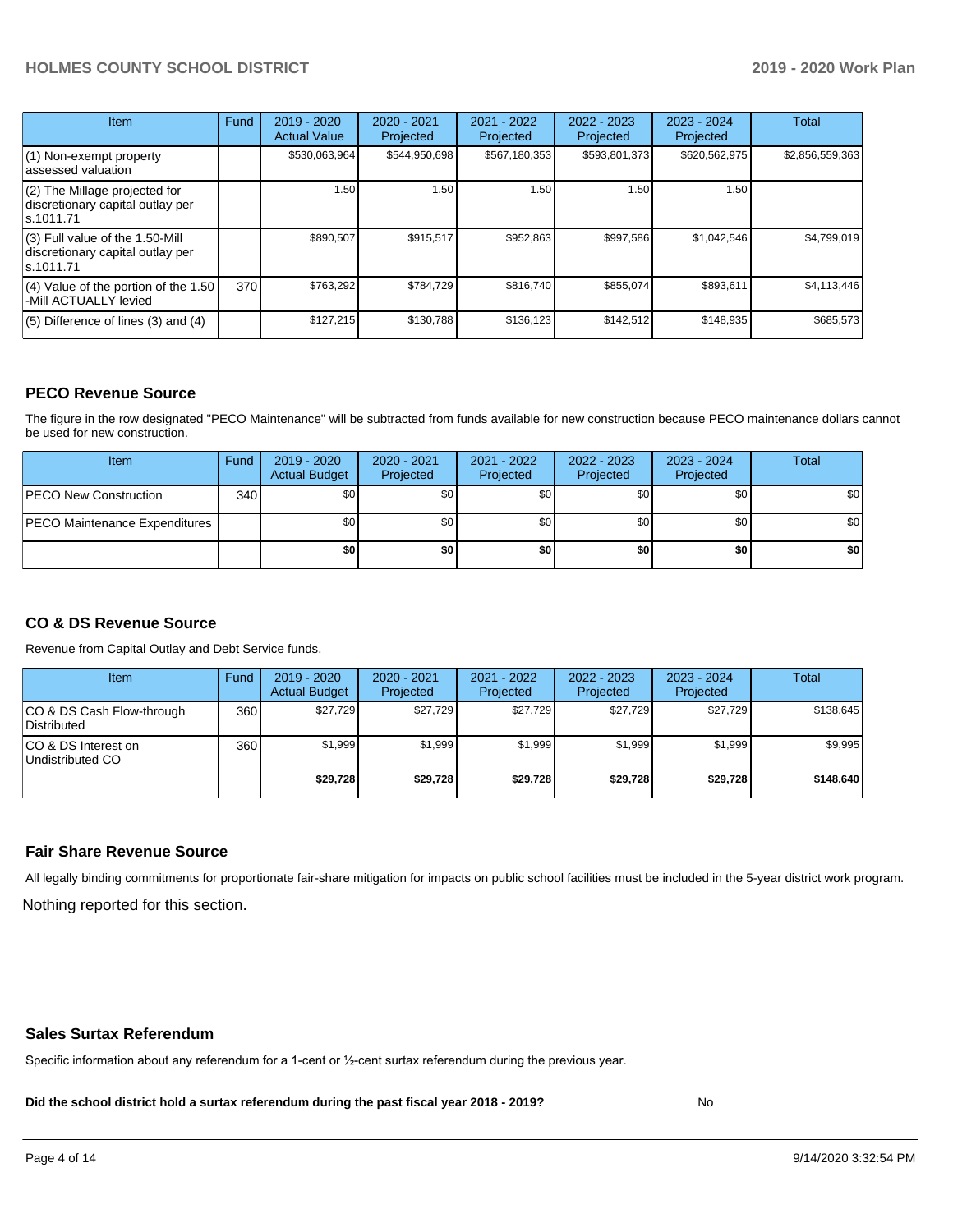# **Additional Revenue Source**

Any additional revenue sources

| Item                                                                                                               | 2019 - 2020<br><b>Actual Value</b> | 2020 - 2021<br>Projected | 2021 - 2022<br>Projected | 2022 - 2023<br>Projected | 2023 - 2024<br>Projected | <b>Total</b> |
|--------------------------------------------------------------------------------------------------------------------|------------------------------------|--------------------------|--------------------------|--------------------------|--------------------------|--------------|
| Proceeds from a s.1011.14/15 F.S. Loans                                                                            | \$0                                | \$0                      | \$0                      | \$0                      | \$0                      | \$0          |
| District Bonds - Voted local bond<br>referendum proceeds per s.9, Art VII<br><b>State Constitution</b>             | \$0                                | \$0                      | \$0                      | \$0                      | \$0                      | \$0          |
| Proceeds from Special Act Bonds                                                                                    | \$0                                | \$0                      | \$0                      | \$0                      | \$0                      | \$0          |
| Estimated Revenue from CO & DS Bond<br>Sale                                                                        | \$0                                | \$0                      | \$0                      | \$0                      | \$0                      | \$0          |
| Proceeds from Voted Capital<br>Improvements millage                                                                | \$0                                | \$0                      | \$0                      | \$0                      | \$0                      | \$0          |
| Other Revenue for Other Capital Projects                                                                           | \$0                                | \$0                      | \$0                      | \$0                      | \$0                      | \$0          |
| Proceeds from 1/2 cent sales surtax<br>authorized by school board                                                  | \$0                                | \$0                      | \$0                      | \$0                      | \$0                      | \$0          |
| Proceeds from local governmental<br>infrastructure sales surtax                                                    | \$0                                | \$0                      | \$0                      | \$0                      | \$0                      | \$0          |
| Proceeds from Certificates of<br>Participation (COP's) Sale                                                        | \$0                                | \$0                      | \$0                      | \$0                      | \$0                      | \$0          |
| Classrooms First Bond proceeds amount<br>authorized in FY 1997-98                                                  | \$0                                | \$0                      | \$0                      | \$0                      | \$0                      | \$0          |
| <b>Classrooms for Kids</b>                                                                                         | \$0                                | \$0                      | \$0                      | \$0                      | \$0                      | \$0          |
| <b>District Equity Recognition</b>                                                                                 | \$0                                | \$0                      | \$0                      | \$0                      | \$0                      | \$0          |
| <b>Federal Grants</b>                                                                                              | \$0                                | \$0                      | \$0                      | \$0                      | \$0                      | \$0          |
| Proportionate share mitigation (actual<br>cash revenue only, not in kind donations)                                | \$0                                | \$0                      | \$0                      | \$0                      | \$0                      | \$0          |
| Impact fees received                                                                                               | \$0                                | \$0                      | \$0                      | \$0                      | \$0                      | \$0          |
| Private donations                                                                                                  | \$0                                | \$0                      | \$0                      | \$0                      | \$0                      | \$0          |
| Grants from local governments or not-for-<br>profit organizations                                                  | \$0                                | \$0                      | \$0                      | \$0                      | \$0                      | \$0          |
| Interest, Including Profit On Investment                                                                           | \$0                                | \$0                      | \$0                      | \$0                      | \$0                      | \$0          |
| Revenue from Bonds pledging proceeds<br>from 1 cent or 1/2 cent Sales Surtax                                       | \$0                                | \$0                      | \$0                      | \$0                      | \$0                      | \$0          |
| <b>Total Fund Balance Carried Forward</b>                                                                          | \$0                                | \$0                      | \$0                      | \$0                      | \$0                      | \$0          |
| General Capital Outlay Obligated Fund<br><b>Balance Carried Forward From Total</b><br>Fund Balance Carried Forward | \$0                                | \$0                      | \$0                      | \$0                      | \$0                      | \$0          |
| <b>Special Facilities Construction Account</b>                                                                     | \$0                                | \$0                      | \$0                      | \$0                      | \$0                      | \$0          |
| One Cent - 1/2 Cent Sales Surtax Debt<br>Service From Total Fund Balance Carried<br>Forward                        | \$0                                | \$0                      | \$0                      | \$0                      | \$0                      | \$0          |
| Capital Outlay Projects Funds Balance<br>Carried Forward From Total Fund<br><b>Balance Carried Forward</b>         | \$0                                | \$0                      | \$0                      | \$0                      | \$0                      | \$0          |
| Insurance Funds from Hurricane Michael<br>Claim                                                                    | \$2,444,139                        | \$0                      | \$0                      | \$0                      | \$0                      | \$2,444,139  |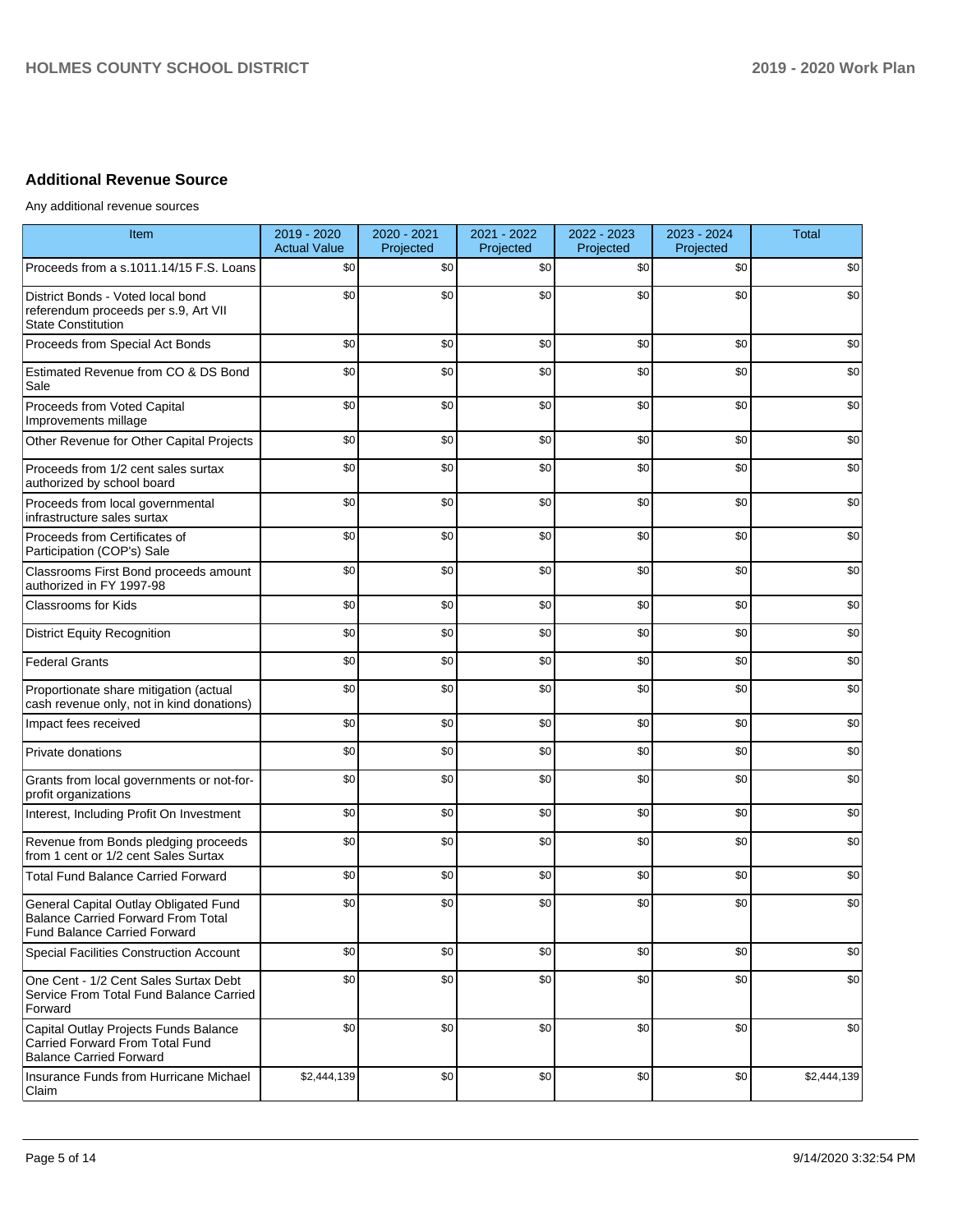| Grant from state to help with Hurricane<br>Michael deductible claim | \$157,315   | \$0 | \$C | \$0 | \$0 | \$157,315   |
|---------------------------------------------------------------------|-------------|-----|-----|-----|-----|-------------|
| <b>Subtotal</b>                                                     | \$2,601,454 | \$0 | \$0 | \$0 | \$0 | \$2,601,454 |

# **Total Revenue Summary**

| <b>Item Name</b>                                           | 2019 - 2020<br><b>Budget</b> | 2020 - 2021<br>Projected | $2021 - 2022$<br>Projected | 2022 - 2023<br>Projected | 2023 - 2024<br>Projected | <b>Five Year Total</b> |
|------------------------------------------------------------|------------------------------|--------------------------|----------------------------|--------------------------|--------------------------|------------------------|
| Local 1.5 Mill Discretionary Capital Outlay<br>Revenue     | \$763.292                    | \$784.729                | \$816.740                  | \$855.074                | \$893,611                | \$4,113,446            |
| PECO and 1.5 Mill Maint and Other 1.5<br>Mill Expenditures | (\$763,292)                  | (\$784,729)              | (\$816,740)                | (\$855,074)              | (\$893,611)              | (S4, 113, 446)         |
| IPECO Maintenance Revenue                                  | \$0                          | \$0 <sub>1</sub>         | \$0                        | \$0                      | \$0                      | \$0                    |
| <b>Available 1.50 Mill for New</b><br><b>Construction</b>  | \$0                          | \$O                      | \$0                        | \$0                      | \$0                      | \$0                    |

| <b>Item Name</b>                     | 2019 - 2020<br><b>Budget</b> | 2020 - 2021<br>Projected | 2021 - 2022<br>Projected | 2022 - 2023<br>Projected | 2023 - 2024<br>Projected | <b>Five Year Total</b> |
|--------------------------------------|------------------------------|--------------------------|--------------------------|--------------------------|--------------------------|------------------------|
| ICO & DS Revenue                     | \$29,728                     | \$29,728                 | \$29,728                 | \$29,728                 | \$29,728                 | \$148,640              |
| <b>PECO New Construction Revenue</b> | \$0                          | \$0                      | \$0                      | \$0                      | \$0                      | \$0                    |
| Other/Additional Revenue             | \$2,601,454                  | \$0                      | \$0                      | \$0                      | \$0                      | \$2,601,454            |
| <b>Total Additional Revenue</b>      | \$2,631,182                  | \$29,728                 | \$29,728                 | \$29,728                 | \$29,728                 | \$2,750,094            |
| <b>Total Available Revenue</b>       | \$2,631,182                  | \$29,728                 | \$29,728                 | \$29,728                 | \$29,728                 | \$2,750,094            |

# **Project Schedules**

# **Capacity Project Schedules**

A schedule of capital outlay projects necessary to ensure the availability of satisfactory classrooms for the projected student enrollment in K-12 programs.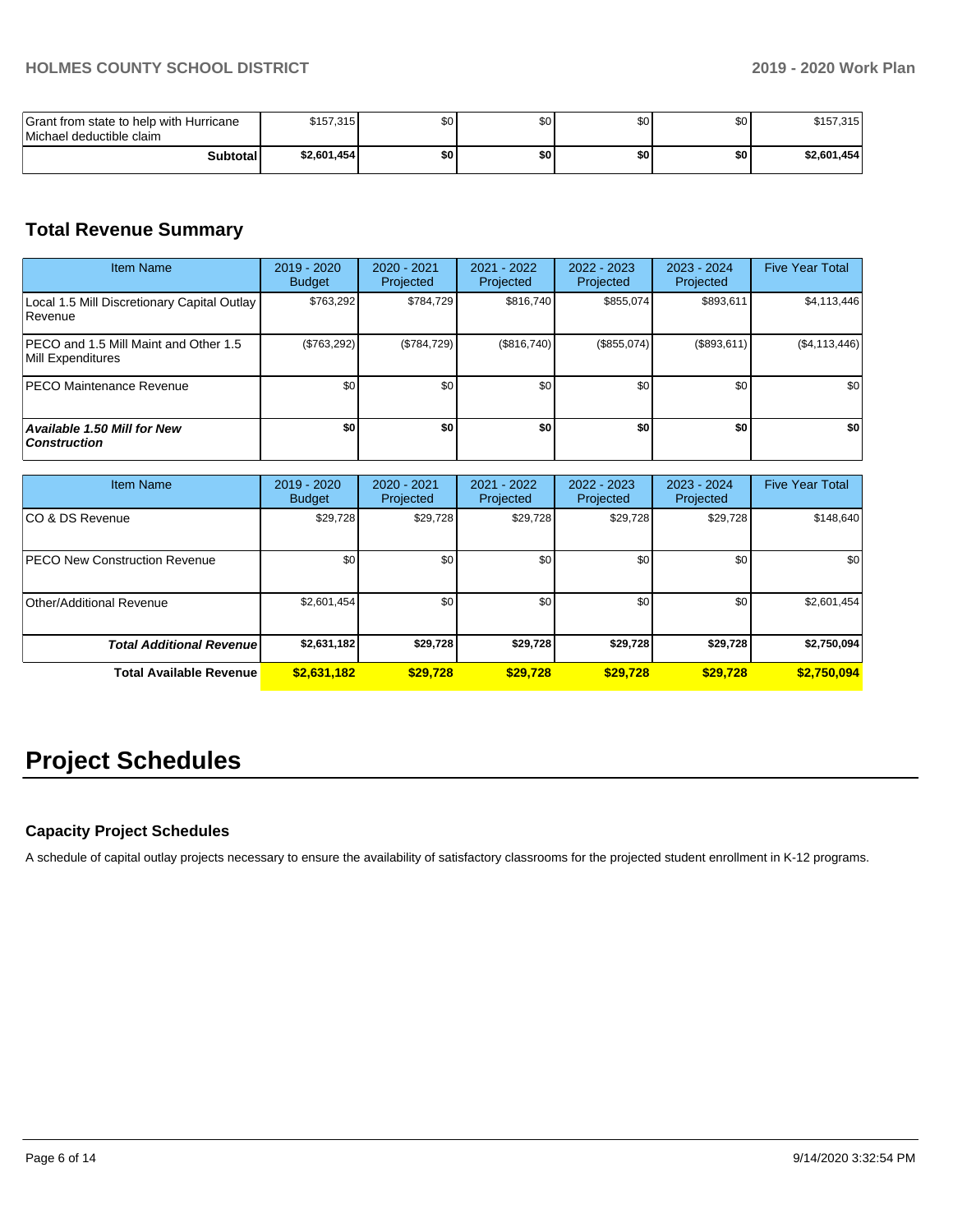| <b>Project Description</b>                                                                                                                                                                                                                                                                              | Location                                             |                  | 2019 - 2020 | 2020 - 2021 | 2021 - 2022 | 2022 - 2023 | 2023 - 2024 | Total          | Funded |
|---------------------------------------------------------------------------------------------------------------------------------------------------------------------------------------------------------------------------------------------------------------------------------------------------------|------------------------------------------------------|------------------|-------------|-------------|-------------|-------------|-------------|----------------|--------|
| Add wing at Ponce<br>de Leon High School<br>to allow Ponce de<br>Leon Elementary<br>School and Ponce de<br>Leon High School to<br>be combined into one<br>K-12 school. Current<br>capacity at Ponce de<br>Leon High School is<br>506 according to<br>FISH report. This is<br>95 student stations<br> sh | PONCE DE LEON<br><b>SENIOR HIGH</b>                  | Planned<br>Cost: | \$0         | \$3,307,170 | \$0         | \$0         | \$0         | \$3,307,170 No |        |
|                                                                                                                                                                                                                                                                                                         | <b>Student Stations:</b><br><b>Total Classrooms:</b> |                  | 0           | 115         | $\Omega$    |             | 0           | 115            |        |
|                                                                                                                                                                                                                                                                                                         |                                                      |                  | ∩           | 10          | $\Omega$    |             | $\Omega$    | 10             |        |
|                                                                                                                                                                                                                                                                                                         |                                                      | Gross Sq Ft:     | 0           | 35,000      | $\Omega$    | ∩           | $\Omega$    | 35,000         |        |
|                                                                                                                                                                                                                                                                                                         |                                                      |                  |             |             |             |             |             |                |        |

| <b>Planned Cost:</b>       | \$0 | \$3,307,170      | \$0 | \$0 | \$0 | \$3,307,170 |
|----------------------------|-----|------------------|-----|-----|-----|-------------|
| <b>Student Stations: I</b> |     | 115 <sub>1</sub> |     |     |     | 115         |
| <b>Total Classrooms:</b>   |     | 10 I             |     |     |     | 10          |
| Gross Sq Ft:               |     | 35,000           |     |     |     | 35,000      |

# **Other Project Schedules**

Major renovations, remodeling, and additions of capital outlay projects that do not add capacity to schools.

| <b>Project Description</b>                                                                      | Location                                      | 2019 - 2020<br><b>Actual Budget</b> | $2020 - 2021$<br>Projected | 2021 - 2022<br>Projected | 2022 - 2023<br>Projected | $2023 - 2024$<br>Projected | Total         | <b>Funded</b> |
|-------------------------------------------------------------------------------------------------|-----------------------------------------------|-------------------------------------|----------------------------|--------------------------|--------------------------|----------------------------|---------------|---------------|
| Reroof county office due to<br>Hurricane Michael                                                | SUPERINTENDENT'S<br><b>OFFICE</b>             | \$221,325                           | \$0                        | \$0                      | \$0                      | \$0                        | \$221,325 Yes |               |
| Reroof old lunchroom at BHS<br>due to Hurricane Michael                                         | <b>BETHLEHEM SCHOOL</b>                       | \$79,950                            | \$0                        | \$0                      | \$0                      | \$0                        | \$79,950 Yes  |               |
| Reroof due to Hurricane<br>Michael                                                              | <b>BONIFAY ELEMENTARY</b>                     | \$979,550                           | \$0                        | \$0                      | \$0                      | \$0                        | \$979,550 Yes |               |
| Reroof due to Hurricane<br>Michael                                                              | <b>ALTERNATIVE</b><br><b>EDUCATION SCHOOL</b> | \$48,425                            | \$0                        | \$0                      | \$0                      | \$0                        | \$48,425 Yes  |               |
| Reroof portion of building<br>housing The Gap School and<br>Old Gym due to Hurricane<br>Michael | <b>BONIFAY MIDDLE</b>                         | \$921,260                           | \$0                        | \$0                      | \$0                      | \$0                        | \$921,260 Yes |               |
| Reroof Field House at<br>Memorial Field due to<br>Hurricane Michael                             | Location not specified                        | \$88,530                            | \$0                        | \$0                      | \$0                      | \$0                        | \$88,530 Yes  |               |
| Reroof old gym due to<br>Hurricane Michael                                                      | POPLAR SPRINGS<br><b>SENIOR HIGH</b>          | \$184,990                           | \$0                        | \$0                      | \$0                      | \$0                        | \$184,990 Yes |               |
| Project description not specified                                                               | Location not specified                        | \$0                                 | \$0                        | \$0                      | \$0                      | \$0                        |               | \$0 No        |
| Cleanup and begin internal<br>repairs due to Hurricane<br>Michael damage.                       | <b>BONIFAY ELEMENTARY</b>                     | \$77,424                            | \$0                        | \$0                      | \$0                      | \$0                        | \$77,424 Yes  |               |
| <b>HVAC Replacement</b>                                                                         | <b>HOLMES SENIOR HIGH</b>                     | \$75,000                            | \$0                        | \$0                      | \$0                      | \$0                        | \$75,000 No   |               |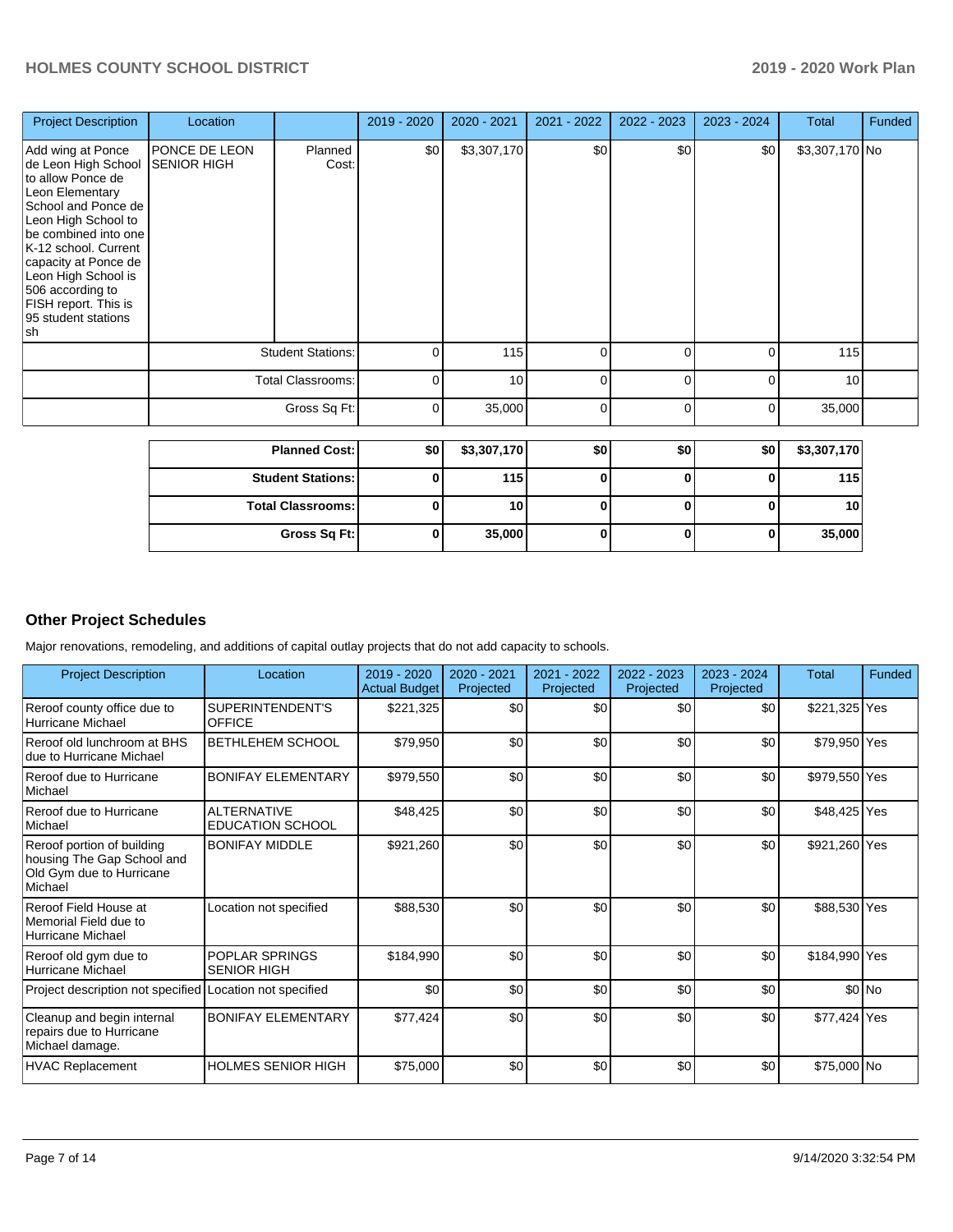| Renovation of main building for BONIFAY ELEMENTARY | \$0         | \$1.500.000 | \$0 | \$0 | \$0 | \$1,500,000 No |  |
|----------------------------------------------------|-------------|-------------|-----|-----|-----|----------------|--|
| office space and relocation of                     |             |             |     |     |     |                |  |
| Superintendent's Office/District                   |             |             |     |     |     |                |  |
| Staff as well as the current                       |             |             |     |     |     |                |  |
| Alternative Education School.                      |             |             |     |     |     |                |  |
|                                                    | \$2.676.454 | \$1,500,000 | \$0 | \$0 | \$0 | \$4,176,454    |  |
|                                                    |             |             |     |     |     |                |  |

### **Additional Project Schedules**

Any projects that are not identified in the last approved educational plant survey.

Nothing reported for this section.

# **Non Funded Growth Management Project Schedules**

Schedule indicating which projects, due to planned development, that CANNOT be funded from current revenues projected over the next five years.

Nothing reported for this section.

# **Tracking**

# **Capacity Tracking**

| Location                                    | $2019 -$<br>2020 Satis.<br>Stu. Sta. | Actual<br>$2019 -$<br><b>2020 FISH</b><br>Capacity | Actual<br>$2018 -$<br>2019<br><b>COFTE</b> | # Class<br><b>Rooms</b> | Actual<br>Average<br>$2019 -$<br>2020 Class<br><b>Size</b> | Actual<br>$2019 -$<br>2020<br><b>Utilization</b> | <b>New</b><br>Stu.<br>Capacity | <b>New</b><br>Rooms to<br>be<br>Added/Re<br>moved | Projected<br>$2023 -$<br>2024<br><b>COFTE</b> | Projected<br>$2023 -$<br>2024<br><b>Utilization</b> | Projected<br>$2023 -$<br>2024 Class<br><b>Size</b> |
|---------------------------------------------|--------------------------------------|----------------------------------------------------|--------------------------------------------|-------------------------|------------------------------------------------------------|--------------------------------------------------|--------------------------------|---------------------------------------------------|-----------------------------------------------|-----------------------------------------------------|----------------------------------------------------|
| <b>BONIFAY MIDDLE</b>                       | 762                                  | 685                                                | 11                                         | 31                      | $\Omega$                                                   | 2.00 %                                           | $\Omega$                       | $\Omega$                                          | 9                                             | 1.00 %                                              | $\Omega$                                           |
| <b>POPLAR SPRINGS</b><br><b>SENIOR HIGH</b> | 545                                  | 490                                                | 359                                        | 25                      | 14                                                         | 73.00 %                                          | $\Omega$                       | 0                                                 | 350                                           | 71.00 %                                             | 14                                                 |
| BETHLEHEM SCHOOL                            | 943                                  | 848                                                | 422                                        | 43                      | 10                                                         | 50.00 %                                          | $\Omega$                       | $\Omega$                                          | 409                                           | 48.00 %                                             | 10                                                 |
| PONCE DE LEON<br><b>SENIOR HIGH</b>         | 563                                  | 506                                                | 296                                        | 24                      | 12                                                         | 58.00 %                                          | $\Omega$                       | 0                                                 | 291                                           | 58.00 %                                             | 12                                                 |
| <b>PONCE DE LEON</b><br><b>IELEMENTARY</b>  | 376                                  | 376                                                | 305                                        | 20                      | 15                                                         | 81.00 %                                          | $\Omega$                       | 0                                                 | 291                                           | 77.00 %                                             | 15                                                 |
| <b>BONIFAY ELEMENTARY</b>                   | 789                                  |                                                    | ∩                                          | 42                      | $\Omega$                                                   | 0.00 %                                           | $\Omega$                       | $\Omega$                                          | $\Omega$                                      | 0.00%                                               | $\Omega$                                           |
| <b>HOLMES SENIOR HIGH</b>                   | 734                                  | 587                                                | 424                                        | 32                      | 13                                                         | 72.00 %                                          | $\Omega$                       | $\Omega$                                          | 410                                           | 70.00 %                                             | 13                                                 |
| <b>PONCE DE LEON</b><br>SENIOR HIGH (OLD)   | 30 <sub>l</sub>                      | $\Omega$                                           | $\Omega$                                   |                         | $\overline{0}$                                             | 0.00 %                                           | $\overline{0}$                 | $\Omega$                                          | $\Omega$                                      | 0.00 %                                              | $\Omega$                                           |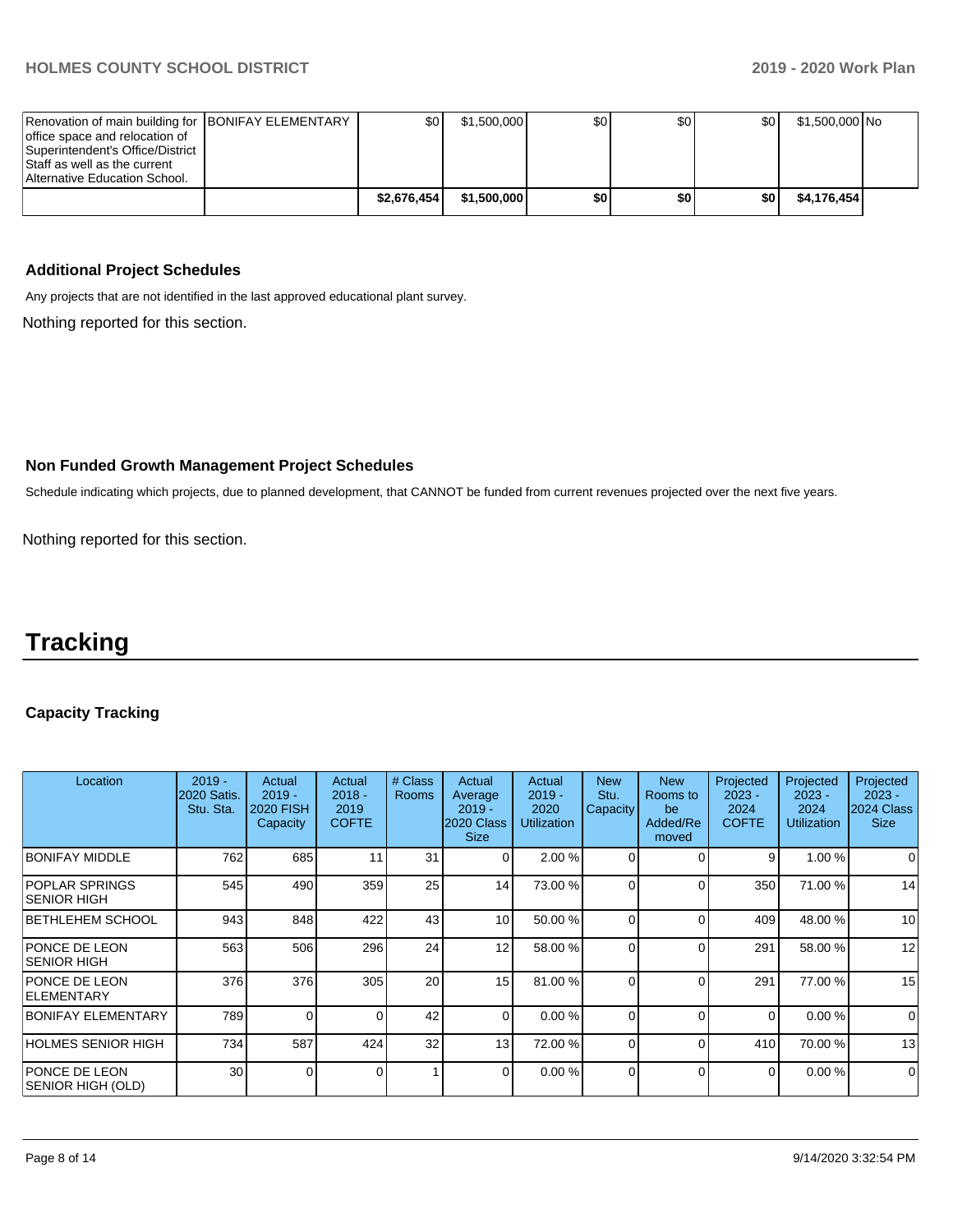| <b>BONIFAY PK-08</b><br><b>SCHOOL</b> | .595  | .435  | .240  | 751 | 17 <sup>1</sup> | 86.00 % |  | .210  | 84.00 % | 16 |
|---------------------------------------|-------|-------|-------|-----|-----------------|---------|--|-------|---------|----|
|                                       | 6,337 | 4,927 | 3,056 | 293 | 10 I            | 62.03 % |  | 2.970 | 60.28 % | 10 |

The COFTE Projected Total (2,970) for 2023 - 2024 must match the Official Forecasted COFTE Total (2,971 ) for 2023 - 2024 before this section can be completed. In the event that the COFTE Projected Total does not match the Official forecasted COFTE, then the Balanced Projected COFTE Table should be used to balance COFTE.

| Projected COFTE for 2023 - 2024 |       |  |  |  |  |  |
|---------------------------------|-------|--|--|--|--|--|
| Elementary (PK-3)               | 981   |  |  |  |  |  |
| Middle (4-8)                    | 1,127 |  |  |  |  |  |
| High (9-12)                     | 862   |  |  |  |  |  |
|                                 | 2,971 |  |  |  |  |  |

| <b>Grade Level Type</b> | <b>Balanced Projected</b><br>COFTE for 2023 - 2024 |
|-------------------------|----------------------------------------------------|
| Elementary (PK-3)       |                                                    |
| Middle (4-8)            |                                                    |
| High (9-12)             |                                                    |
|                         | 2,970                                              |

#### **Relocatable Replacement**

Number of relocatable classrooms clearly identified and scheduled for replacement in the school board adopted financially feasible 5-year district work program.

| Location                               |  | 2019 - 2020   2020 - 2021   2021 - 2022   2022 - 2023   2023 - 2024 | Year 5 Total |
|----------------------------------------|--|---------------------------------------------------------------------|--------------|
| <b>PONCE DE LEON ELEMENTARY</b>        |  |                                                                     | 5            |
| <b>Total Relocatable Replacements:</b> |  |                                                                     |              |

#### **Charter Schools Tracking**

Information regarding the use of charter schools.

Nothing reported for this section.

#### **Special Purpose Classrooms Tracking**

The number of classrooms that will be used for certain special purposes in the current year, by facility and type of classroom, that the district will, 1), not use for educational purposes, and 2), the co-teaching classrooms that are not open plan classrooms and will be used for educational purposes.

| School | School Type                          | # of Elementary<br>K-3 Classrooms | $\#$ of Middle 4-8<br><b>Classrooms</b>          | # of High $9-12$<br><b>Classrooms</b> | # of $ESE$<br>Classrooms | # of Combo<br><b>Classrooms</b> | <b>Total</b><br><b>Classrooms</b> |
|--------|--------------------------------------|-----------------------------------|--------------------------------------------------|---------------------------------------|--------------------------|---------------------------------|-----------------------------------|
|        | <b>Total Educational Classrooms:</b> |                                   |                                                  |                                       |                          |                                 | 0                                 |
| School | School Type                          | # of Elementary<br>K-3 Classrooms | $\parallel$ # of Middle 4-8<br><b>Classrooms</b> | # of High $9-12$<br><b>Classrooms</b> | # of ESE<br>Classrooms   | # of Combo<br><b>Classrooms</b> | Total<br><b>Classrooms</b>        |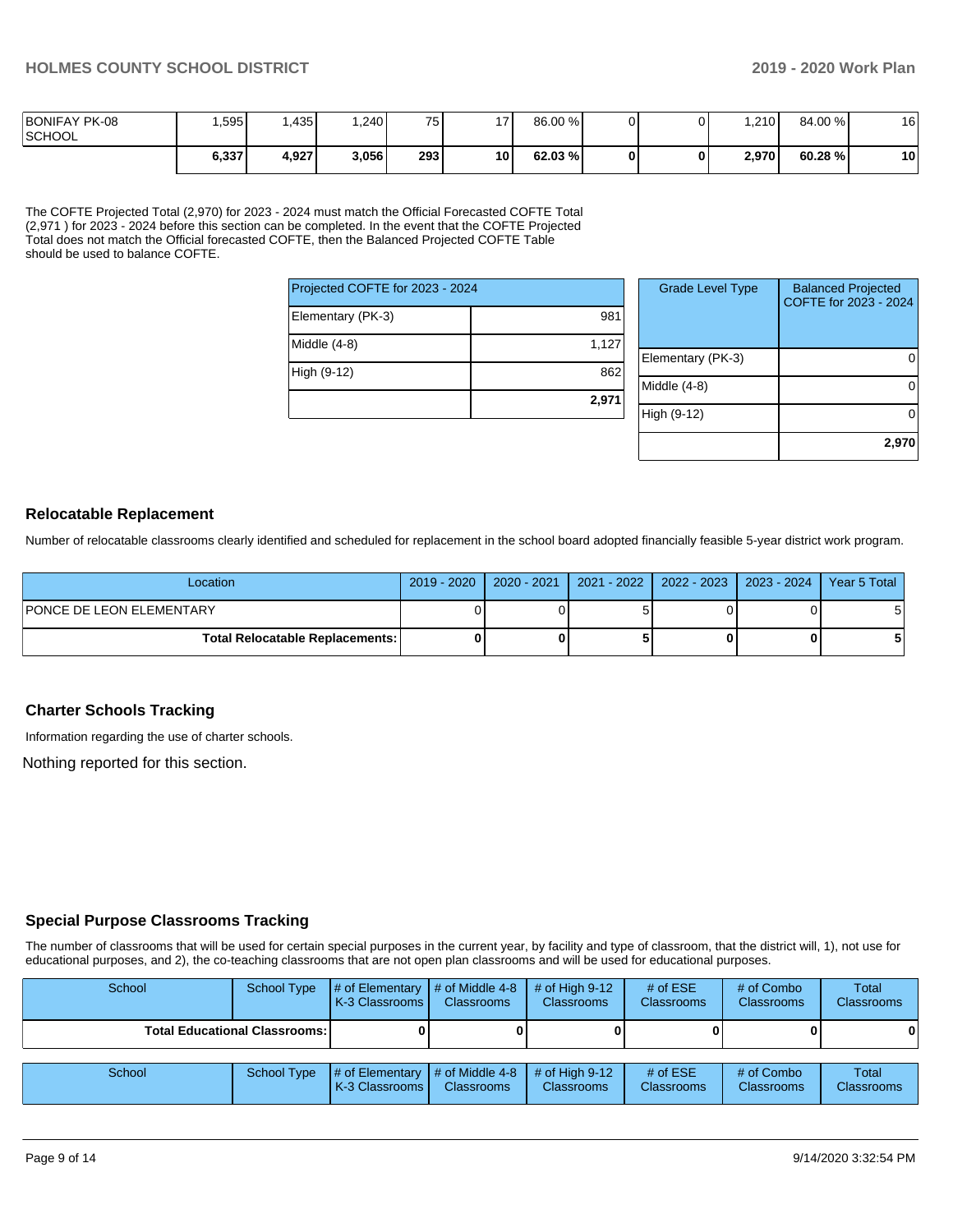#### **Infrastructure Tracking**

**Necessary offsite infrastructure requirements resulting from expansions or new schools. This section should include infrastructure information related to capacity project schedules and other project schedules (Section 4).** 

Not Specified

**Proposed location of planned facilities, whether those locations are consistent with the comprehensive plans of all affected local governments, and recommendations for infrastructure and other improvements to land adjacent to existing facilities. Provisions of 1013.33(12), (13) and (14) and 1013.36 must be addressed for new facilities planned within the 1st three years of the plan (Section 5).** 

Not Specified

**Consistent with Comp Plan?** No

#### **Net New Classrooms**

The number of classrooms, by grade level and type of construction, that were added during the last fiscal year.

| List the net new classrooms added in the 2018 - 2019 fiscal year.                                                                                       |                              |                                   |                                                          |  | List the net new classrooms to be added in the 2019 - 2020 fiscal<br>year. |                                   |                                |                        |
|---------------------------------------------------------------------------------------------------------------------------------------------------------|------------------------------|-----------------------------------|----------------------------------------------------------|--|----------------------------------------------------------------------------|-----------------------------------|--------------------------------|------------------------|
| "Classrooms" is defined as capacity carrying classrooms that are added to increase<br>capacity to enable the district to meet the Class Size Amendment. |                              |                                   |                                                          |  | Totals for fiscal year 2019 - 2020 should match totals in Section 15A.     |                                   |                                |                        |
| Location                                                                                                                                                | $2018 - 2019$ #<br>Permanent | $2018 - 2019$ #<br><b>Modular</b> | $2018 - 2019$ #<br>$2018 - 2019$<br>Relocatable<br>Total |  | $2019 - 2020$ #<br>Permanent                                               | $2019 - 2020$ #<br><b>Modular</b> | $2019 - 2020$ #<br>Relocatable | $2019 - 2020$<br>Total |
| Elementary (PK-3)                                                                                                                                       |                              |                                   |                                                          |  |                                                                            |                                   |                                |                        |
| Middle (4-8)                                                                                                                                            |                              |                                   |                                                          |  |                                                                            |                                   |                                |                        |
| High (9-12)                                                                                                                                             |                              |                                   |                                                          |  |                                                                            |                                   |                                | ΩI                     |
|                                                                                                                                                         |                              |                                   |                                                          |  |                                                                            |                                   |                                | 0                      |

#### **Relocatable Student Stations**

Number of students that will be educated in relocatable units, by school, in the current year, and the projected number of students for each of the years in the workplan.

| <b>Site</b>                     | 2019 - 2020 | 2020 - 2021 | 2021 - 2022 | 2022 - 2023 | $2023 - 2024$ | 5 Year Average |
|---------------------------------|-------------|-------------|-------------|-------------|---------------|----------------|
| <b>BONIFAY MIDDLE</b>           |             |             |             |             |               | 0              |
| POPLAR SPRINGS SENIOR HIGH      |             |             |             |             |               | 0              |
| BETHLEHEM SCHOOL                |             |             |             |             |               | 0              |
| PONCE DE LEON SENIOR HIGH       |             |             |             |             |               | 0              |
| <b>PONCE DE LEON ELEMENTARY</b> | 22          | 116         |             |             |               | 28             |
| <b>BONIFAY ELEMENTARY</b>       | 46          |             |             |             |               | 9              |
| HOLMES SENIOR HIGH              |             |             |             |             |               | 0              |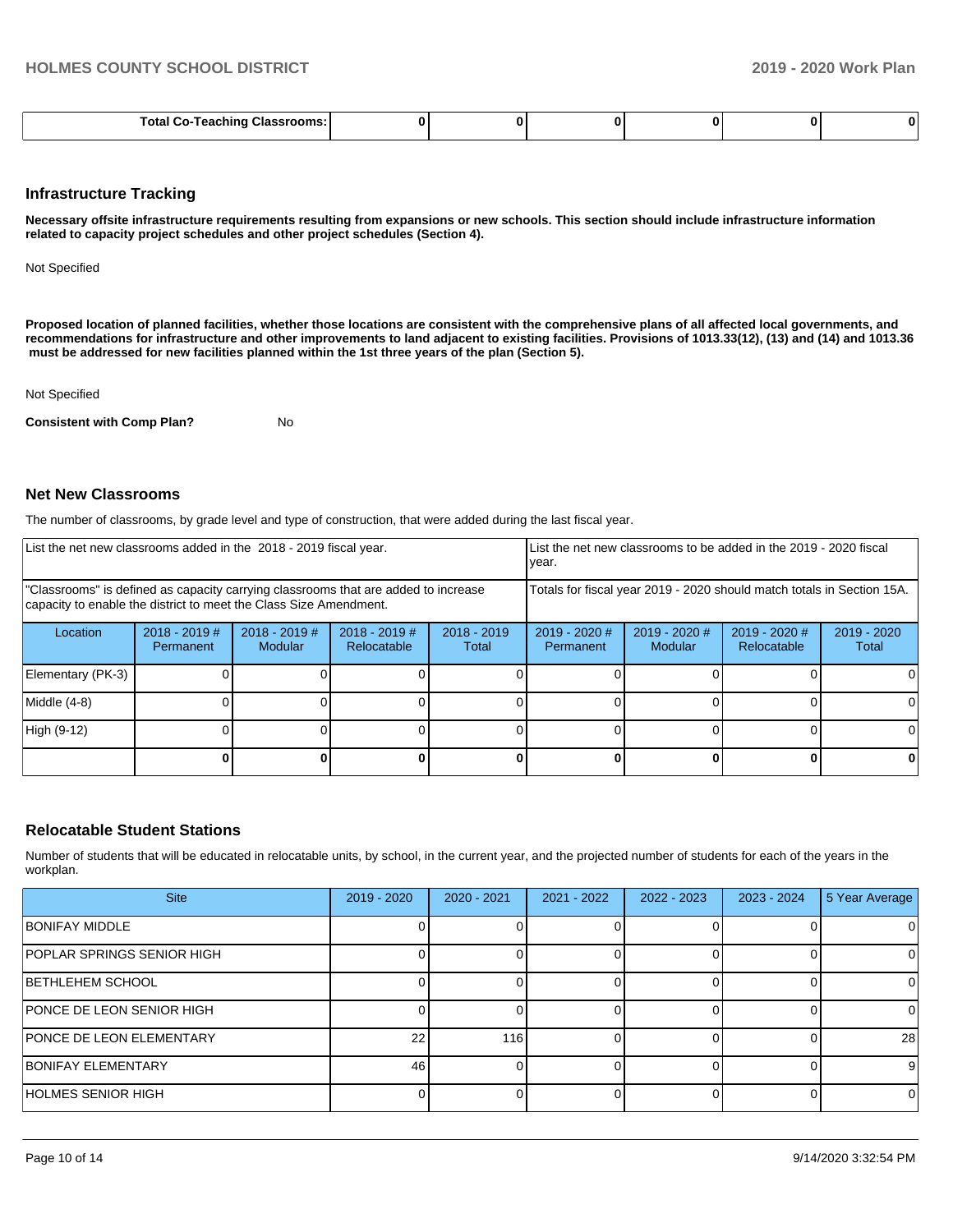# **HOLMES COUNTY SCHOOL DISTRICT 2019 - 2020 Work Plan**

| BONIFAY PK-08 SCHOOL            |  |  |  |
|---------------------------------|--|--|--|
| PONCE DE LEON SENIOR HIGH (OLD) |  |  |  |

| Totals for HOLMES COUNTY SCHOOL DISTRICT          |       |       |       |       |       |                 |
|---------------------------------------------------|-------|-------|-------|-------|-------|-----------------|
| Total students in relocatables by year.           | 68    | 116   |       |       |       | 37 <sub>l</sub> |
| Total number of COFTE students projected by year. | 3,027 | 3,020 | 3,017 | 2,995 | 2,971 | 3,006           |
| Percent in relocatables by year.                  | 2%    | 4 %   | 0%    | 0%    | 0%    | 1 % l           |

## **Leased Facilities Tracking**

Exising leased facilities and plans for the acquisition of leased facilities, including the number of classrooms and student stations, as reported in the educational plant survey, that are planned in that location at the end of the five year workplan.

| Location                        | # of Leased<br>Classrooms 2019 -<br>2020 | <b>FISH Student</b><br><b>Stations</b> | Owner | # of Leased<br>Classrooms 2023 -<br>2024 | <b>FISH Student</b><br><b>Stations</b> |
|---------------------------------|------------------------------------------|----------------------------------------|-------|------------------------------------------|----------------------------------------|
| <b>BONIFAY MIDDLE</b>           |                                          | $\Omega$                               |       | ∩                                        |                                        |
| POPLAR SPRINGS SENIOR HIGH      |                                          | $\Omega$                               |       | C                                        |                                        |
| <b>BETHLEHEM SCHOOL</b>         |                                          | $\Omega$                               |       | C                                        |                                        |
| PONCE DE LEON SENIOR HIGH       |                                          | $\Omega$                               |       | $\Omega$                                 |                                        |
| <b>PONCE DE LEON ELEMENTARY</b> |                                          | 22                                     |       | O                                        |                                        |
| <b>BONIFAY ELEMENTARY</b>       | 0                                        | $\Omega$                               |       | $\Omega$                                 |                                        |
| HOLMES SENIOR HIGH              | 0                                        | $\Omega$                               |       | ∩                                        |                                        |
| BONIFAY PK-08 SCHOOL            | 0                                        | $\Omega$                               |       | $\Omega$                                 |                                        |
| PONCE DE LEON SENIOR HIGH (OLD) | 0                                        | $\Omega$                               |       | $\Omega$                                 | 0                                      |
|                                 |                                          | 22                                     |       | 0                                        | 0                                      |

# **Failed Standard Relocatable Tracking**

Relocatable units currently reported by school, from FISH, and the number of relocatable units identified as 'Failed Standards'.

Nothing reported for this section.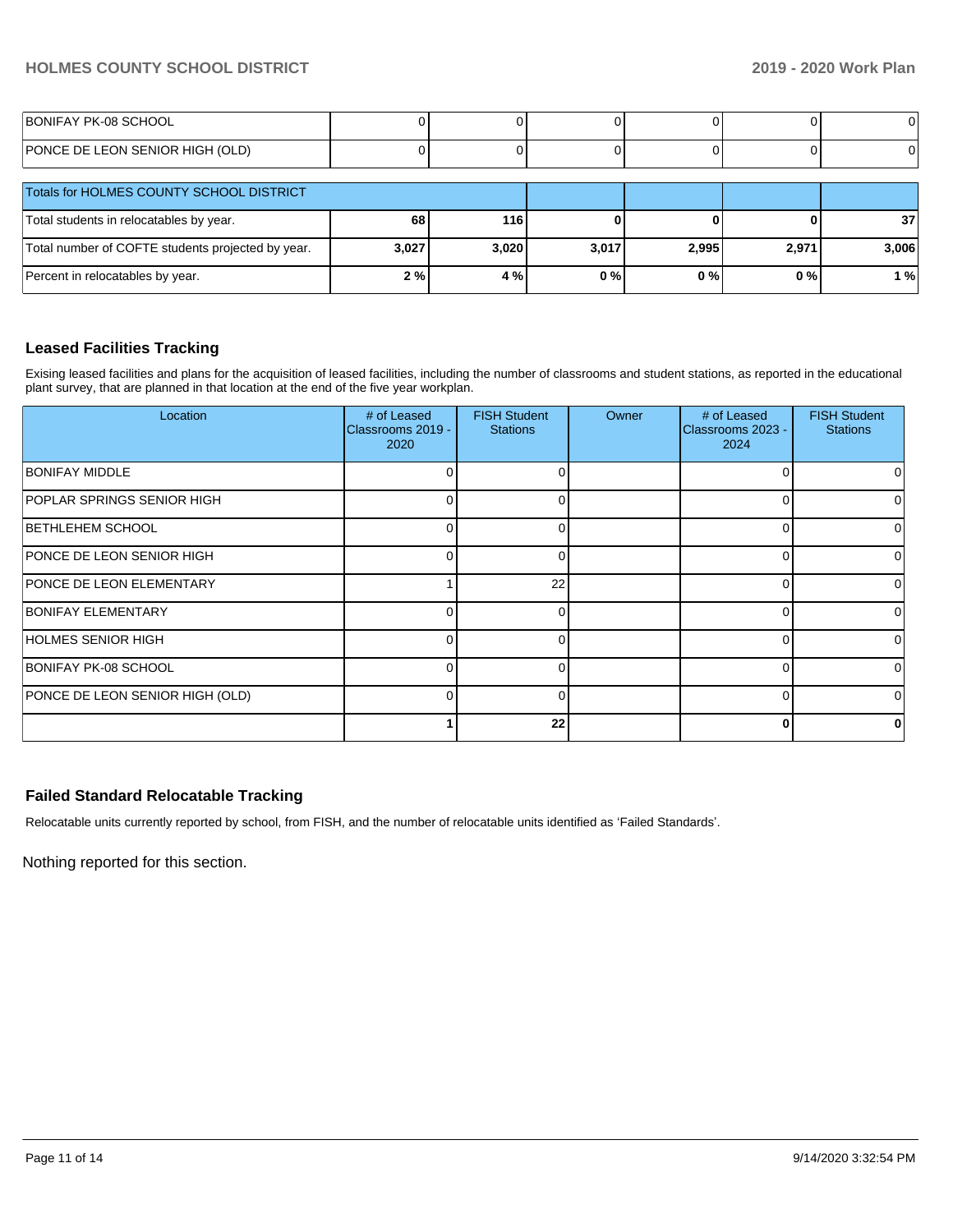# **Planning**

#### **Class Size Reduction Planning**

**Plans approved by the school board that reduce the need for permanent student stations such as acceptable school capacity levels, redistricting, busing, year-round schools, charter schools, magnet schools, public-private partnerships, multitrack scheduling, grade level organization, block scheduling, or other alternatives.**

Special Facilities Funding will be requested to add enough student stations at Ponce de Leon High School to combine Ponce de Leon Elementary and Ponce de Leon High School into a K-12 combination school. This will save on power cost and maintenance of two facilities as well as administrative cost. There is no plan to sell Ponce de Leon Elementary at this time.

#### **School Closure Planning**

**Plans for the closure of any school, including plans for disposition of the facility or usage of facility space, and anticipated revenues.** 

If funding is appropriated for the wing at Ponce de Leon High School that would add Ponce de Leon Elementary to that location then Ponce de Leon Elementary would be closed and used for county storage. Also when renovation of Bonifay Elementary is complete to move the county office to that location, Bonifay Middle School could be sold and funds from that used to pay for the cost of the renovation at Bonifay Elementary School

# **Long Range Planning**

#### **Ten-Year Maintenance**

District projects and locations regarding the projected need for major renovation, repair, and maintenance projects within the district in years 6-10 beyond the projects plans detailed in the five years covered by the work plan.

Nothing reported for this section.

#### **Ten-Year Capacity**

Schedule of capital outlay projects projected to ensure the availability of satisfactory student stations for the projected student enrollment in K-12 programs for the future 5 years beyond the 5-year district facilities work program.

Nothing reported for this section.

#### **Ten-Year Planned Utilization**

Schedule of planned capital outlay projects identifying the standard grade groupings, capacities, and planned utilization rates of future educational facilities of the district for both permanent and relocatable facilities.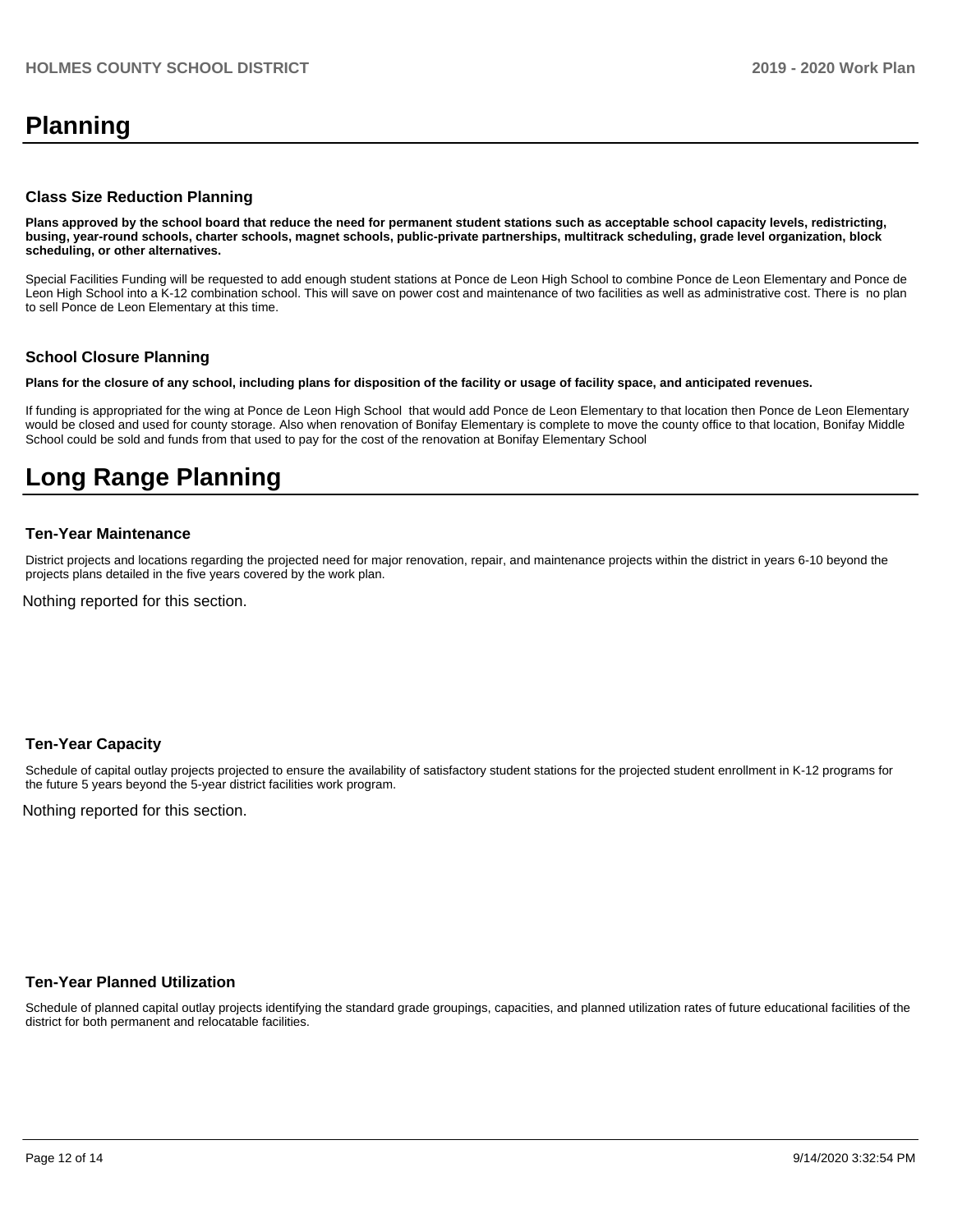## **HOLMES COUNTY SCHOOL DISTRICT 2019 - 2020 Work Plan**

| Grade Level Projections         | <b>FISH</b><br><b>Student</b><br><b>Stations</b> | Actual 2018 -<br><b>2019 FISH</b><br>Capacity | Actual<br>$2018 -$<br>2019<br><b>COFTE</b> | Actual 2018 - 2019<br><b>Utilization</b> | Actual 2019 - 2020 / 2028 - 2029 new<br>Student Capacity to be added/removed | Projected 2028<br>2029 COFTE | Projected 2028 -<br>2029 Utilization |
|---------------------------------|--------------------------------------------------|-----------------------------------------------|--------------------------------------------|------------------------------------------|------------------------------------------------------------------------------|------------------------------|--------------------------------------|
| Elementary - District<br>Totals | 376                                              | 376                                           | 304.51                                     | 81.12 %                                  |                                                                              | 292                          | 77.66 %                              |
| Middle - District Totals        | 4.408                                            | 3,964                                         | 2.327.64                                   | 58.73 %                                  |                                                                              | 2.314                        | 58.38 %                              |
| High - District Totals          | 7341                                             | 587                                           | 424.00                                     | 72.23 %                                  |                                                                              | 411                          | 70.02 %                              |
| Other - ESE, etc                | 819                                              |                                               | 0.00                                       | 0.00%                                    |                                                                              |                              | 0.00 %                               |
|                                 | 6,337                                            | 4,927                                         | 3,056.15                                   | 62.03 %                                  |                                                                              | 3,017                        | 61.23%                               |

**Combination schools are included with the middle schools for student stations, capacity, COFTE and utilization purposes because these facilities all have a 90% utilization factor. Use this space to explain or define the grade groupings for combination schools.** 

No comments to report.

#### **Ten-Year Infrastructure Planning**

**Proposed Location of Planned New, Remodeled, or New Additions to Facilities in 06 thru 10 out years (Section 28).**

Nothing reported for this section.

Plans for closure of any school, including plans for disposition of the facility or usage of facility space, and anticipated revenues in the 06 thru 10 out **years (Section 29).**

Nothing reported for this section.

#### **Twenty-Year Maintenance**

District projects and locations regarding the projected need for major renovation, repair, and maintenance projects within the district in years 11-20 beyond the projects plans detailed in the five years covered by the work plan.

Nothing reported for this section.

#### **Twenty-Year Capacity**

Schedule of capital outlay projects projected to ensure the availability of satisfactory student stations for the projected student enrollment in K-12 programs for the future 11-20 years beyond the 5-year district facilities work program.

Nothing reported for this section.